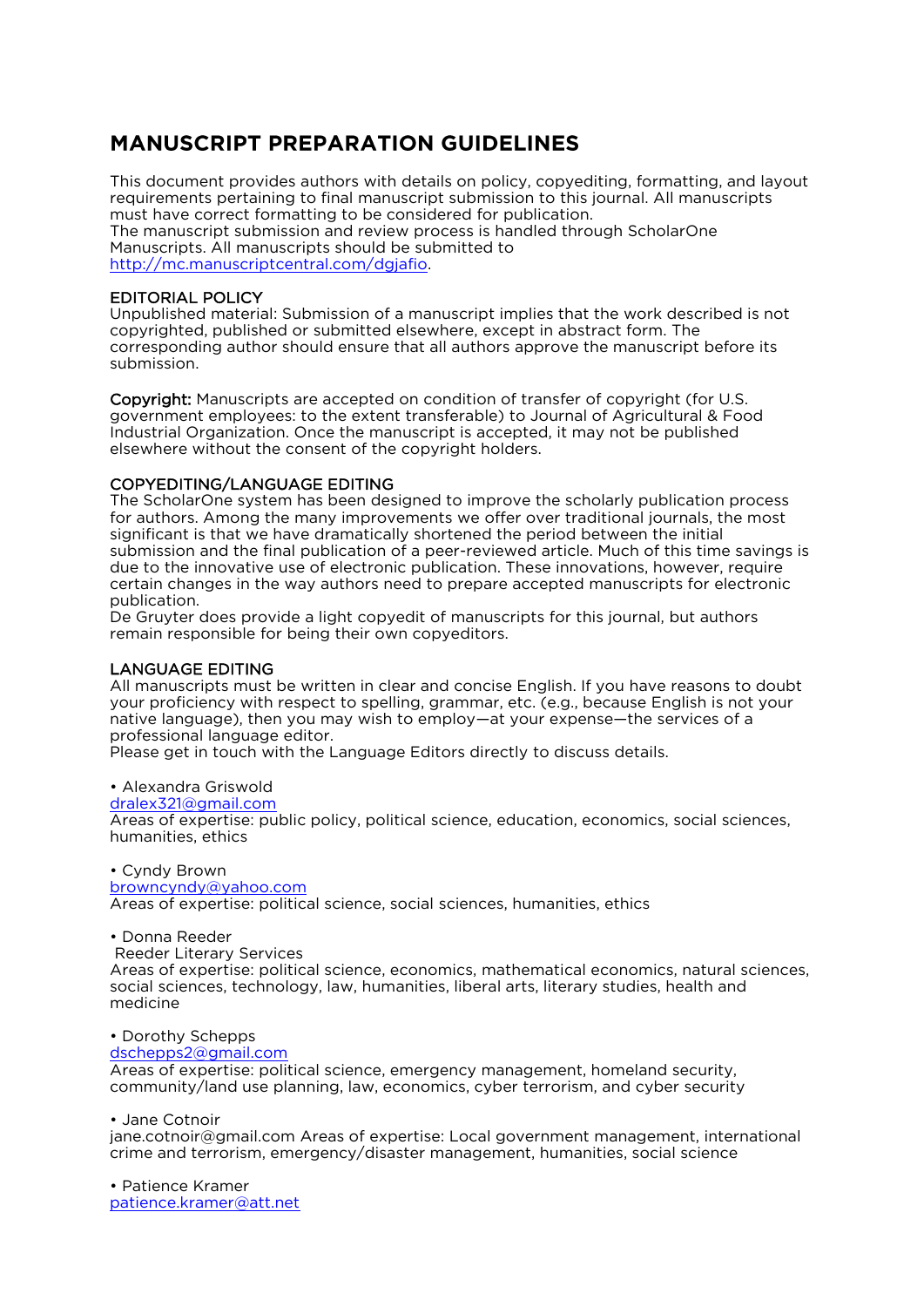Areas of expertise: Health and Medicine (CAM and drug policy and analysis), Economics and Business (with a focus on marketing)

• Steve Peter [speter@mac.com](mailto:speter@mac.com) Areas of expertise: LaTeX, Linguistics, economics, mathematics

## CONTENT AND STRUCTURE

• Manuscripts should be submitted as Word, docx, rtf, or LaTex files

• If your manuscript contains special characters, equations, etc. please make sure to also supply a PDF version as a reference file. This will be used to ensure any formatting issues introduced during the submission process can be corrected accurately.

• Write your article in English

• Use the following document structure:

1. Introduction (titling this section is optional)

2. Subsequent sections which include tables, references to figures and figure captions.

3. Appendices (if any).

4. Explanation of symbols mentioned in the text.

5. References - Include a proper bibliography following the guidelines in the References section below.

6. Please supply figures in separate files, not embedded in the text. Please see the "Tables, Figures, and Graphs" section below for more detailed instructions regarding figure submission.

## BOOK REVIEWS

• Book reviews must start with the citation of the book at the top of the first page.

## LATEX TEMPLATE

For authors working with LaTeX files, please see the related files and documentation at https://www.degruyter.com/publication/journal\_key/JAFIO/downloadAsset/ [JAFIO\\_LaTeX-Template%20for%20Authors.zip](https://www.degruyter.com/fileasset/craft/media/doc/authors/DG_LaTeX-Template.zip) including a template for author use and instructions for working with the files.

## **FONTS**

• Only use Unicode fonts (e.g. Times New Roman, Arial)

## COLORED TEXT

• Set the font color to black for the majority of the text. De Gruyter encourages authors to take advantage of the ability to use color in the production of figures, maps, images, and graphs. However, you need to appreciate that this will cause some of your readers problems when they print the document on a black and white printer. For this reason, you are advised to avoid the use of colors in situations where their translation to black and white would render the material illegible or incomprehensible.

## EMPHASIZED TEXT, TITLES, AND FOREIGN TERMS

• To indicate text you wish to emphasize, use italics rather than underlining. The use of color to emphasize text is discouraged.

• Foreign terms should be set in italics rather than underlined.

• Titles of books, movies, etc., should be set in italics rather than underlined.

## ABBREVIATIONS

The use of abbreviations and acronyms is permitted provided they are defined the first time they are used.

## **HEADINGS**

Headings (e.g., title of sections) should be distinguished from the main body text:

• Clearly indicate the heading hierarchy.

• Be consistent in whether or not you use headline case, or you capitalize the first word and leave the rest in lower-case.

## FOOTNOTES

• Footnotes must appear at the bottom of the page on which they are referenced rather than at the end of the paper.

• Excessively long footnotes are better handled in an appendix.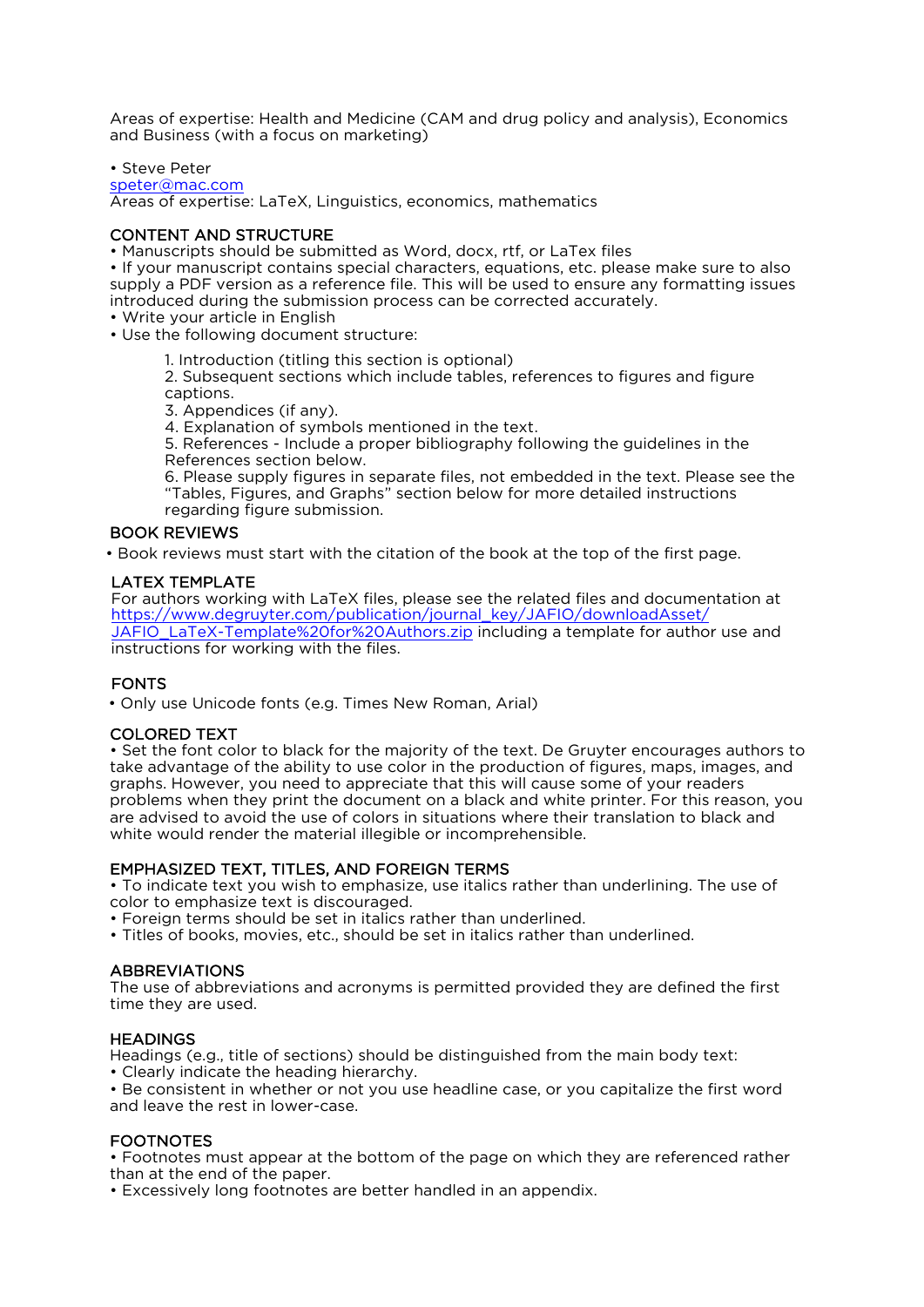## TABLES, FIGURES & GRAPHS

• General requirements: All illustrations must be of reproduction-ready quality and in EPS, TIF, or JPG format. They will be reduced in size to fit, whenever possible, the width of a single column. Lettering of all figures within the article should be uniform in style (preferably a sans serif typeface like Helvetica) and of sufficient size (ca. 8 pt.).Uppercase letters A, B, C, etc. should be used to identify parts of multi-part figures. Cite all figures in the text in numerical order. Indicate the approximate placement of each figure. Do not embed figures within the text body of the manuscript; submit figures in separate files. Only figures (graphs, line drawings, photographs, etc) should be labeled as 'figures', not tables or equations.

• Halftone figures (grayscale and color): should have a minimum resolution of 300 dpi and be of good contrast. Authors are welcome to submit color illustrations. We are pleased to offer both Print and Online publication of color figures free of charge.the services of a professional language editor.

• Line drawings must be of reproduction-ready quality. Please note that faint shading may be lost upon reproduction. When drawing bar graphs, use patterning instead of grey scales. Lettering of all figures should be uniform in style. A resolution of 1200 dpi is recommended.

• Figure legends: Provide a short descriptive title and a legend to make each figure selfexplanatory on separate pages. Explain all symbols used in the figures. Remember to use the same abbreviations as in the text body.

• Permissions: It is the authors' responsibility to obtain permission to reproduce original or modified material that has been previously published. Any permissions fees are the responsibility of the author(s).

• Offprints: The electronic files of typeset articles in Adobe Acrobat PDF format are provided free of charge; corresponding authors receive notification that their article has been published online. Paper offprints can be ordered in addition; an offprint order form will accompany the page proofs and should be completed and returned with the corrected proofs immediately.

• Please do not embed figures in the text. Instead, they should be referenced in the text and submitted in separate files.

• Number tables consecutively using Arabic numerals. Tables should appear in the document near where they are referenced in the text. Provide a short descriptive title, column headings, and (if necessary) footnotes to make each table self-explanatory. Refer to tables in the text as Table 1, 2, etc. Use Table 1, etc. in the table legends.

• Tables must not be displayed as images.

## MATHEMATICS AND EQUATIONS

• Roman letters used in mathematical expressions as variables must be italicized. Roman letters used as part of multi-letter function names should not be italicized. Subscripts and superscripts must be a smaller font size than the main text.

• Type short mathematical expressions inline.

• Longer expressions must appear as display math, as must expressions using many different levels (e.g., such as fractions).

• Ensure that Equations are typed or created with a plug-in, such as Word Formula Editor or MathType. Mathematical expressions must not be displayed as images

- Important definitions or concepts can also be set off as display math.
- Number your equations sequentially.
- Insert a blank line before and after each equation.

• Whether equation numbers are on the right or left is the choice of the author(s). However, make sure to be consistent in this.

• When proofing your document, pay particular attention to the rendering of the mathematics, especially symbols and notation drawn from other-than-standard fonts.

#### **REFERENCES**

Please use the Chicago Manual of Style author-date system for parenthetical citation in the text and the related reference list entry (see below). For more details please visit: [http://www.chicagomanualofstyle.org/tools\\_citationguide.html](http://www.chicagomanualofstyle.org/tools_citationguide.html) and click on the Author-Date tab.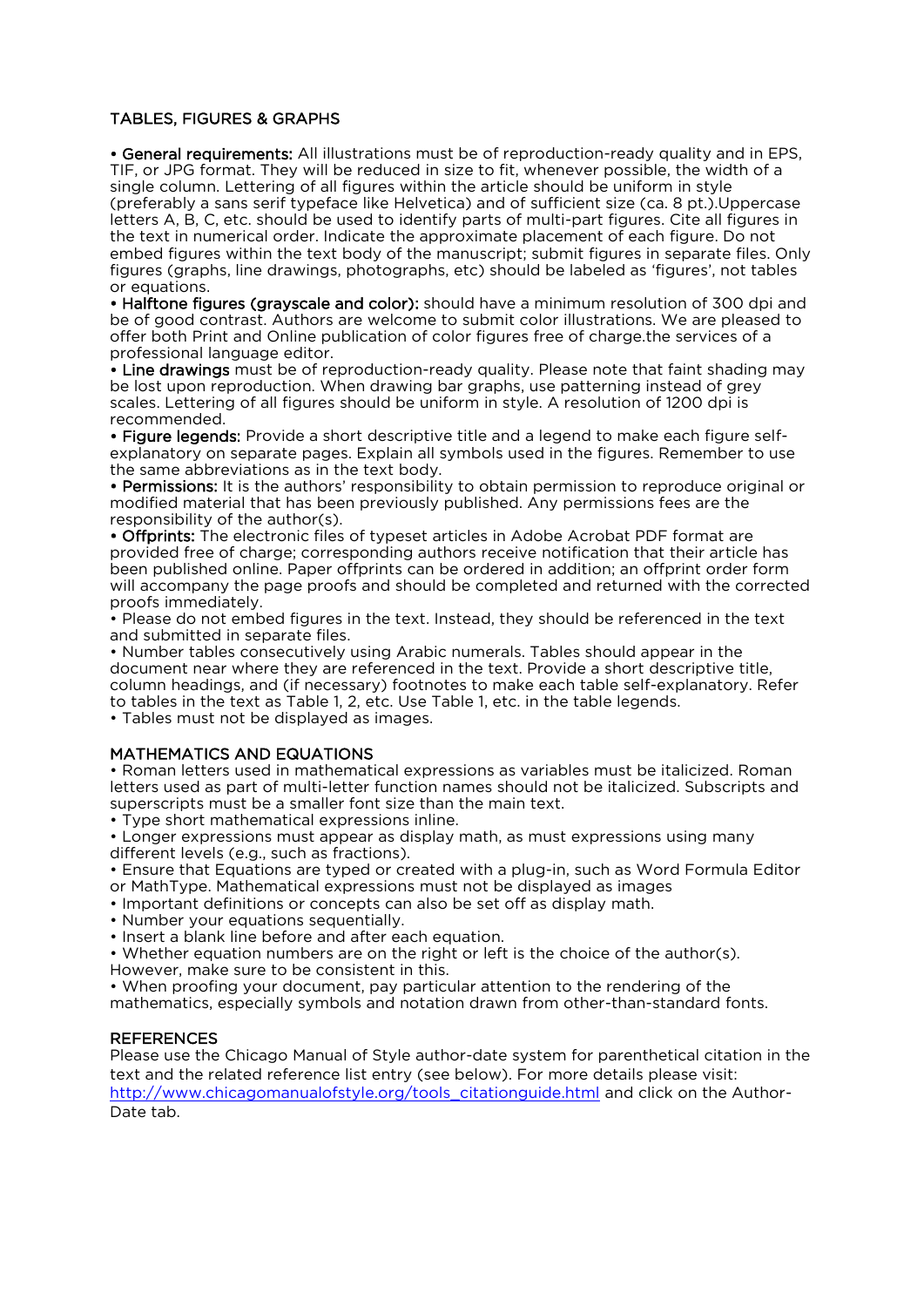# CMS (Author-Date) Reference Style

| In-text citation                             |                                                                                              |                                        |  |
|----------------------------------------------|----------------------------------------------------------------------------------------------|----------------------------------------|--|
|                                              | <b>Direct citation</b>                                                                       | Indirect citation                      |  |
| Single author                                | O'Quigley (2000)                                                                             | (O'Quigley 2000)                       |  |
| Two authors                                  | Greenland and Maldonado (1994)                                                               | (Greenland and Maldonado 1994)         |  |
| Three authors                                | Robins, Breslow, and Greenland                                                               | (Robins, Breslow, and Greenland        |  |
|                                              | (1986)                                                                                       | 1986)                                  |  |
| More than three                              | Mantel et al. (1977)                                                                         | (Mantel et al. 1977)                   |  |
| authors                                      |                                                                                              |                                        |  |
| Series of                                    | Yanagimoto (1990), Sato (1990), and                                                          | Alphabetical order                     |  |
| references                                   | Fujii and Yanagimoto (2005)                                                                  | (Fujii and Yanagimoto 2005; Sato       |  |
|                                              |                                                                                              | 1990; Yanagimoto 1990)                 |  |
| Same author group<br>with different<br>years | Smith et al. (1985, 1986)                                                                    | (Smith et al., 1985, 1986)             |  |
| Same author group                            | Lawrence and David (2009a, 2009b)                                                            | (Lawrence and David 2009a, 2009b)      |  |
| with same yea                                |                                                                                              |                                        |  |
| Author (with same                            | T.H.E. Smith et al. (2003) and A.                                                            | Alphabetical order                     |  |
| surname and                                  | Smith et al. (2003)                                                                          | (A. Smith et al. 2003; T.H.E. Smith et |  |
| different initials)                          |                                                                                              | al. 2003)                              |  |
| with same year                               |                                                                                              |                                        |  |
| <b>Reference lists</b>                       |                                                                                              |                                        |  |
| Reference type                               | Example                                                                                      |                                        |  |
| Reference list                               | Alphabetical order                                                                           |                                        |  |
| order                                        |                                                                                              |                                        |  |
| 1. Journal                                   | Kamtekar, R. 2016. "The Soul's (After-) Life." Ancient Philosophy 36 (6): 115-               |                                        |  |
|                                              | 32.                                                                                          |                                        |  |
| 2. Journal with                              | Yuan, M., and H. Liu. 2011. "The Economic Consequences of Fair Value                         |                                        |  |
| supplement                                   | Accounting." Accounting, Economics, and Law 1 (Suppl. 2): 1-42.                              |                                        |  |
| 3. Collaboration                             | WHO. 2016. "Vitamin K for Newborns." Journal of Midwifery & Women's<br>Health 61 (5): 675-6. |                                        |  |
| 4. et al. usage (not                         | Wolchik, S. A., S. G. West, I. N. Sandler, J. Tein, D. Coatsworth, L.<br>Lengua, and         |                                        |  |
| allowed - all the                            | W. A. Griffin. 2000. "An Experimental Evaluation of Theory-Based Mother                      |                                        |  |
| authors are                                  | and Mother-Child Programs for Children of Divorce." Journal of Consulting                    |                                        |  |
| included)                                    | and Clinical Psychology 68: 843-56.                                                          |                                        |  |
| 5. Epub ahead of                             | Von Ledebur, S. C. 2007. "Optimizing Knowledge Transfer by New                               |                                        |  |
| print (DOI)                                  | Employees in Companies." Knowledge Management Research & Practice,                           |                                        |  |
|                                              | doi: 10.1057/palgrave.kmrp.8500141 (Epub ahead of print).                                    |                                        |  |
| 6. Reference -                               | Choi, S., D. Furceri, Y. Huang, and P. Loungani. 2017. "Aggregate Uncertainty                |                                        |  |
| forthcoming                                  | and Sectoral Productivity Growth: The Role of Credit Constraints." Journal of                |                                        |  |
|                                              | International Money and Finance (forthcoming).                                               |                                        |  |
| 7.                                           | Reeve, C. D. C. 1989. Socrates in the Apology. Indianapolis: Hackett                         |                                        |  |
| Book/monograph                               | Publishing.                                                                                  |                                        |  |
| 8. Book with                                 | Scherer, F., and D. Ross. 1990. Industrial Market Structure and Economic                     |                                        |  |
| edition                                      | Performance, 3rd ed. Boston: Houghton Mifflin.                                               |                                        |  |
| 9. Edited book                               | Parker, R. H., and G. C. Harcourt, eds. (1969). Readings in the Concept and                  |                                        |  |
|                                              | Measurement of Income. London, U.K.: Cambridge University Press.                             |                                        |  |